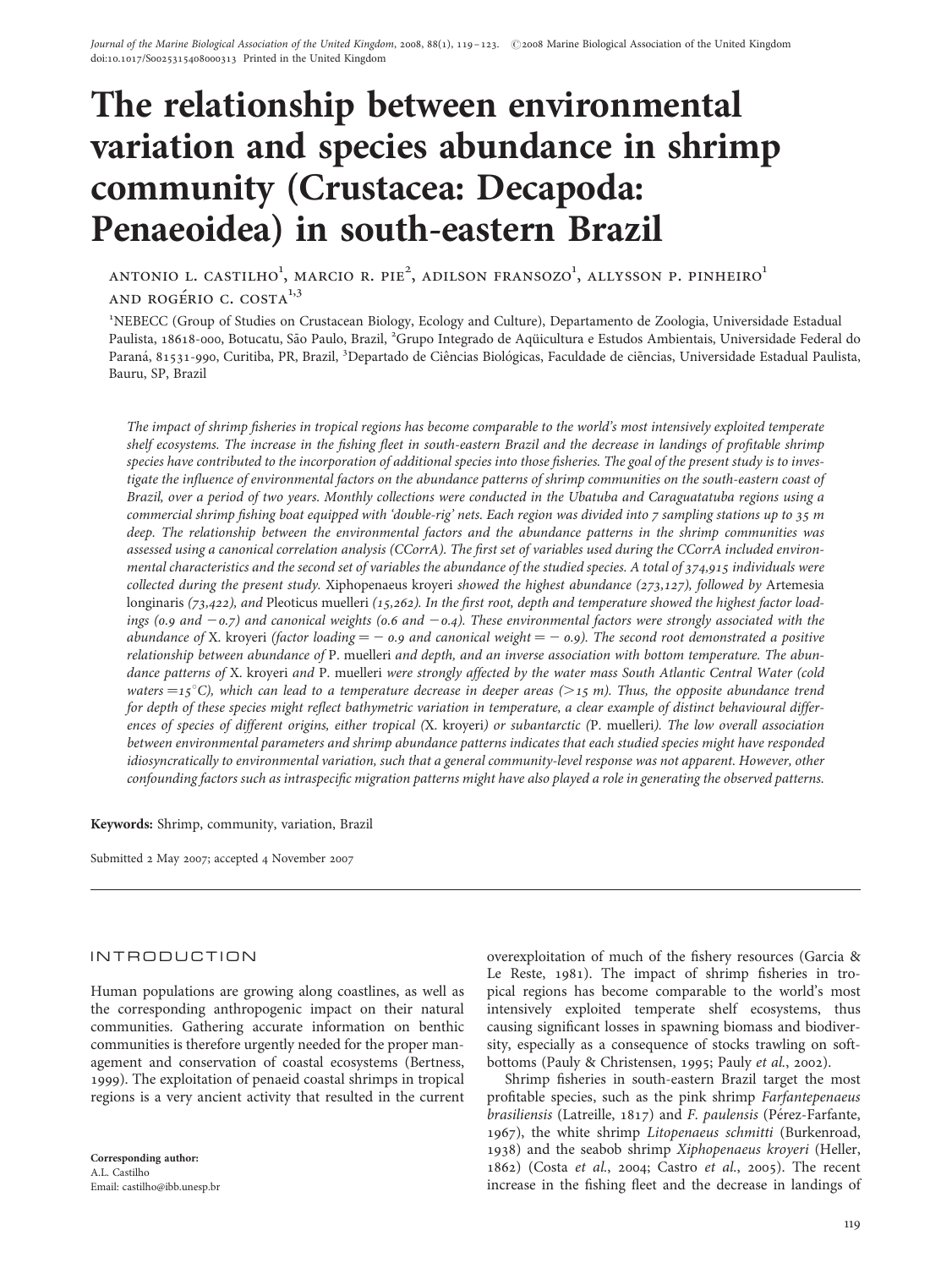those species have contributed to the incorporation of additional species into those fisheries, including Artemesia longinaris Bate, 1888 and Pleoticus muelleri (Bate, 1888) (D'Incao et al., 2002; Costa et al., 2004, 2005, 2007; Castilho et al., 2007a). Other penaeoidean species that are habitually found in this region, such as the sicyoniids Sicyonia dorsalis Kingsley, 1878, and S. typica Boeck, 1864 and the penaeid Rimapenaeus constrictus (Stimpson, 1874), are still noncommercial species due to their small size.

Most shrimp species are found in tropical and subtropical regions, with a marked decrease in number towards temperate and cold regions. Their distribution may depend on a variety of environmental factors (Boschi, 2000). Several studies have investigated how the distribution of penaeid shrimps is modulated by variation in ecological parameters, particularly the type of sediment, salinity, depth and temperature (Fransozo et al., 2002, 2004; Costa & Fransozo, 2004; Costa et al., 2004, 2005, 2007; Castro et al., 2005). However, little is known about how these ecological parameters translate into the abundance patterns at the level of entire shrimp communities. Such knowledge is fundamental, not only to understand the mechanisms underlying shrimp community dynamics, but also to effectively manage shrimp fishery resources.

The goal of the present study is to understand how variation in environmental characteristics affects the abundance patterns of shrimp communities on the south-eastern coast of Brazil using multivariate methods.

# MATERIALS AND METHODS

Shrimp collections were carried out monthly between July 2001 and June 2003 in two locations—Ubatuba (UB) and Caraguatatuba (CA)—both on the northern coast of the state of São Paulo, south-eastern Brazil (UB:  $-23^{\circ}26'27''$  $-45^{\circ}$ 03'18"; CA:  $-23^{\circ}$ 36'09'  $-45^{\circ}$ 20'25"). Seven transects were sampled in each location at varying depths (5, 10, 15, 20, 25, 30 and 35 m). A shrimp-fishing boat equipped with two double-rig nets (mesh size 20 mm and 15 mm in the cod end) was used for trawling, which lasted for 30 minutes in each transect, sampling a total area of approximately 18,000 m<sup>2</sup>. When a given trawl yielded considerable biomass of a given species, a 200 g random subsample of that species was obtained and examined separately, and the results were extrapolated for that respective species in that trawl.

Five environmental characteristics were recorded at each location, namely: bottom water salinity and temperature, organic matter content, depth, and sediment grain size. A detailed description of the sampling methods and an analysis of environmental parameters during the study period are available elsewhere. Bottom water was sampled using a Nansen bottle. The salinity was measured with an Atago  $S/1000$  optic refractometer, whereas the temperature  $(^\circ C)$  was measured using a thermometer attached to the bottle. An ecobathymeter coupled with a GPS was used to record depth (m) at sampling sites. Sediment samples were collected at each station with a Van Veen grab ( $0.06$  m<sup>2</sup>). In the laboratory, the sediment was dried at  $70^{\circ}$ C for 72 h. For the analysis of grain size composition, two 50-g sub-samples were treated with 250 mL of a NaOH 0.2 N solution, stirred for five minutes to release silt and clay particles, and then rinsed on a 0.063-mm sieve.

Sediments were sieved through 2 mm (gravel); 2.0– 1.01 mm (very coarse sand); 1.0 –0.51 mm (coarse sand);

0.50 –0.26 mm (medium sand); 0.25 –0.126 mm (fine sand); and 0.125 –0.063 mm (very fine sand); smaller particles were classified as silt– clay. Grain size categories followed the American standard, and fractions were expressed on the phi ( $\phi$ ) scale, i.e. using the formula  $\phi = -\log_2 d$ , where  $d =$ grain diameter (mm) (Tucker 1988), e.g.  $-1 = \phi < 0$  (very coarse sand);  $0 = \phi \le 1$  (coarse sand);  $1 = \phi \le 2$  (intermediate sand);  $2 = \phi \leq 3$  (fine sand);  $3 = \phi \leq 4$  (very fine sand) and  $\phi \geq 4$  (silt + clay). Finally,  $\phi$  was calculated by cumulative particle-size curves plotted on a computer using the  $\phi$  scale, with values corresponding to the 16th, 50th and 84th percentiles being used to determine the mean diameter of the sediment using the formula  $Md = (\phi_{16} +$  $\phi_{50} + \phi_{84}$ //3. Finally,  $\phi$  was calculated.

The organic matter content (%) was obtained by ashweighing: 3 aliquots of 10 g each per transect were placed in porcelain crucibles, heated for  $3 h$  at  $500^\circ$ C, and then weighed again.

The relationship between the environmental factors and the abundance patterns in the shrimp communities was assessed using a canonical correlation analysis (CCorrA). This analysis is a multivariate statistical procedure that directly measures the strength of relationships between two sets of variables. The first set of variables used during the CCorrA included the environmental characteristics (bottom water salinity and temperature, organic matter content, depth, and  $\phi$ ), whereas the second set of variables included the abundance of the studied species (L. schmitti, R. constrictus, S. dorsalis, P. muelleri, A. longinaris, F. brasiliensis, F. paulensis and X. kroyeri). Sicyonia laevigata Stimpson, 1871 and S. typica were also recorded in the study areas, yet were not incorporated into the CCorrA because they were present in less than 10% of the monthly samples in either site (Cuesta et al., 2006).

Three alternative data transformations were tested with respect to their capacity to improve the normality of the data:  $1/x$ ,  $ln(1 + x)$ , and sqrt(x), and the most appropriate transformation was chosen based on the lowest Kolmogorov– Smirnov D. Using this criterion, the abundance of R. constrictus, S. dorsalis, P. muelleri, F. brasiliensis, and X. kroyeri was sqrt-transformed, whereas the abundance of A. longinaris and the levels of organic matter were ln-transformed prior to the analyses. However, it is important to point out that CCorrA is fairly robust to violations in this assumption, and an analysis of the same dataset with untransformed variables provided similar results, except for a slightly lower fit of the model to the data (not shown).

All samples from both locations were incorporated into the same analysis. This approach is justified given that the goal of the present study is not to characterize each sampling location. Instead, by including the widest possible variation in environmental parameters, one would expect that the effects of these parameters on the shrimp communities would become more apparent.

#### RESULTS

Variation in the environmental parameters and in species abundance is shown in Table 1. The range of variation recorded during this study is likely to encompass most of the conditions found throughout the geographical range of the studied species.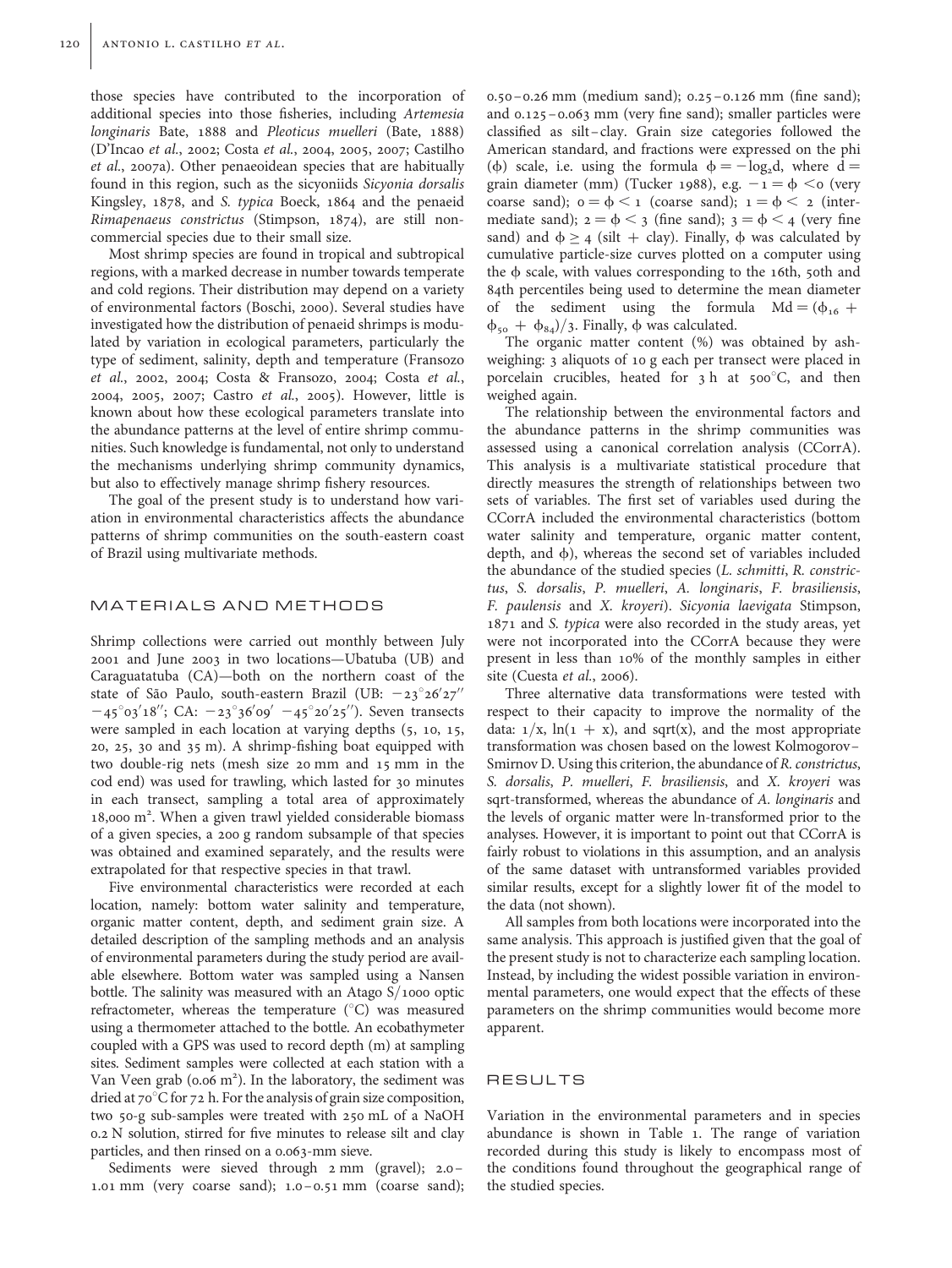Table 1. Observed variation in the environmental variables and in the number of captured individuals of each species in the present study.

|                                  | Mean   | <b>SD</b> | Range             |
|----------------------------------|--------|-----------|-------------------|
| Environmental variables          |        |           |                   |
| Bottom temperature $(^{\circ}C)$ | 22.00  | 2.52      | $(15.00 - 29.50)$ |
| Bottom salinity (ppt)            | 35.21  | 1.15      | $(30.00 - 37.00)$ |
| Depth $(m)$                      | 20.00  | 9.82      | $(4.33 - 36.07)$  |
| Organic matter content (%)       | 4.03   | 3.08      | $(0.70 - 17.40)$  |
| φ                                | 3.66   | 1.43      | $(0.24 - 6.42)$   |
| Species variables                |        |           |                   |
| Artemesia longinaris             | 218.52 | 923.61    | $(0-10465.69)$    |
| Farfantepenaeus brasiliensis     | 5.01   | 13.96     | $(0-116.00)$      |
| Farfantepenaeus paulensis        | 0.59   | 1.44      | $(0-16.00)$       |
| Litopenaeus schmitti             | 4.98   | 12.00     | $(o-88.00)$       |
| Pleoticus muelleri               | 45.42  | 144.38    | $(0-1199.69)$     |
| Rimapenaeus constrictus          | 17.46  | 54.38     | $(0-738.40)$      |
| Sicyonia dorsalis                | 10.96  | 51.92     | $(0-739.00)$      |
| Xiphopenaeus kroyeri             | 812.88 | 1785.61   | $(0-19522.00)$    |

SD, standard deviation.

A total of 374,915 individuals were collected during the present study. Xiphopenaeus kroyeri showed the highest abundance (273,127 individuals), followed by A. longinaris (73,422) individuals) and P. muelleri (15,262 indoviduals), with each of those three species accounting for 73%, 20%, and 4% of all captured individuals, respectively.

The CCorrA resulted in a canonical correlation coefficient of 0.59 ( $P \leq 0.000001$ ), with 100% of the variance being extracted from the dataset of the environmental variables (total redundancy of 23.02%), whereas 69.35% of the variance was extracted from the dataset with information on the community composition (total redundancy of 12.07%). The first four roots were statistically significant (Table 2). However, the first canonical root accounted for more than three times the explained variance than the second root (27.3 % and 8.6 %, respectively), with little difference in the explained variance between roots 2 and 4.

The canonical factor loadings (the correlation between the canonical and the original variables) and the canonical weights (the partial correlations of the original variables with respect to the canonical root) for the first three roots are shown in Table 3. The environmental variable with the highest factor loading in the first root is depth (0.89), followed by  $\phi$  and temperature, which show similar loadings of opposite signs in relation to depth  $(-0.71$  and  $-0.72$ , respectively). However, given the high level of covariance among these variables, an inspection of their canonical weights can provide an indication of their individual contributions controlling for other variables. Indeed, the factor loading of  $\phi$  seems to be best explained by covariance with other variables, with little direct contribution to the variation in the dataset (CW<sub> $\phi$ </sub> = -0.07). On the other hand, both depth and temperature show high and opposite canonical weights,

Table 2. Results of canonical correlation analysis of shrimp communities in south-eastern Brazil. See text for details.

| Root removed Eigenvalues Canonical R $\chi^2$ |       |       |        | df | D            |
|-----------------------------------------------|-------|-------|--------|----|--------------|
| $\mathbf{1}$                                  | 0.356 | 0.522 | 164.15 |    | 28  0.000001 |
| $\overline{2}$                                | 0.272 | 0.293 | 59.99  |    | 18  0.000002 |
| 3                                             | 0.086 | 0.230 | 30.55  | 10 | 0.0007       |
| $\overline{4}$                                | 0.053 | 0.195 | 12.68  | 4  | 0.01         |

df, degrees of freedom.

Table 3. Canonical factor loadings and weights based on the canonical correlation analyses of the relationship between environmental characteristics and shrimp abundance patterns.

|                                   | <b>Canonical factor</b><br>loadings |                       |          | <b>Canonical weights</b>                        |                         |       |  |
|-----------------------------------|-------------------------------------|-----------------------|----------|-------------------------------------------------|-------------------------|-------|--|
|                                   |                                     |                       |          | Root 1 Root 2 Root 3 Root 1 Root 2 Root 3       |                         |       |  |
| Bottom temperature                |                                     |                       |          | $-0.728 -0.520$ 0.322 $-0.386 -0.760$           |                         | 0.315 |  |
| Bottom salinity                   |                                     |                       |          | $0.348 - 0.018 - 0.561$ $0.086 - 0.225 - 0.586$ |                         |       |  |
| Depth                             |                                     | $0.894 - 0.087$ 0.147 |          |                                                 | 0.570 0.289             | 0.757 |  |
| Organic matter<br>content         |                                     |                       |          | $-0.547$ 0.455 $-0.423$ $-0.231$ 0.088 $-0.814$ |                         |       |  |
| ф                                 |                                     | $-0.715$ 0.611        |          | $0.118 - 0.074$                                 | 0.958                   | 0.963 |  |
| Artemesia longinaris -0.104 0.331 |                                     |                       |          | $0.299 - 0.241 - 0.070$                         |                         | 0.435 |  |
| Farfantepenaeus<br>brasiliensis   |                                     | $-0.014 - 0.222$      |          | $0.183 - 0.135 - 0.116$                         |                         | 0.333 |  |
| Farfantepenaeus<br>paulensis      |                                     |                       |          | $-0.105 -0.308 -0.238 -0.086 -0.268 -0.407$     |                         |       |  |
| Litopenaeus schmitti              | $-0.442$                            | 0.403                 |          | $0.388 - 0.090$                                 | 0.454                   | 0.493 |  |
| Pleoticus muelleri                | 0.092                               | 0.744                 | 0.070    | 0.451                                           | 0.740                   | 0.095 |  |
| Rimapenaeus<br>constrictus        | $-0.230$                            | 0.210                 | $-0.211$ |                                                 | $0.165 - 0.166 - 0.014$ |       |  |
| Sicyonia dorsalis                 | $-0.303$                            |                       |          | $0.587 - 0.639 - 0.339$ 0.410 - 0.794           |                         |       |  |
| Xiphopenaeus<br>kroyeri           | $-0.910$                            | 0.124                 |          | $0.114 - 0.899 - 0.200$                         |                         | 0.030 |  |

indicating that the first root reflects most strongly the variation in these two variables.

The second root reflects an inverse relationship between  $\phi$ and bottom temperature, as shown by their high factor loadings  $(0.61$  and  $-0.52$ , respectively), and specially their canonical weights (0.96 and  $-$ 0.76, respectively). Finally, the third root reflects an inverse relationship between  $\phi$  and organic matter content, with the latter showing a canonical weight of  $-0.81$ .

There was little consistency in the response of the studied shrimp species to variation in environmental variables. The first root was strongly associated with the abundance of X. kroyeri, as revealed by its high factor loading  $(-0.91)$  and canonical weight  $(-0.89)$ , yet no other species showed values more extreme than  $+$  0.5 for either statistic. Similar associations were found between P. muelleri and root 2, and between S. dorsalis and root 3. Interestingly, the variation in abundance of L. schmitti, R. constrictus, A. longinaris, F. brasiliensis and F. paulensis were not well-described by any of the first three roots in the model.

### DISCUSSION

Benthic communities are affected by a variety of biotic and abiotic parameters, including sea floor characteristics, food availability, tidal and sea-level patterns, community composition, prey – predator relationships, interactions among species, and the reproductive strategies of their component species (Lenihan & Micheli, 2001). These ecological variables are reflected in the evolutionary adaptations of species and their large-scale biogeographical patterns (Harley et al., 2006). The biogeographical provinces of the south-western Atlantic Ocean begin at latitudes  $43 - 44^\circ$  S, spanning the continental shelves of Argentina, Uruguay and southern Brazil. On the other hand, the coastal region between  $23^\circ$  and  $35^\circ$ S is a transitional area characterized by processes of mixing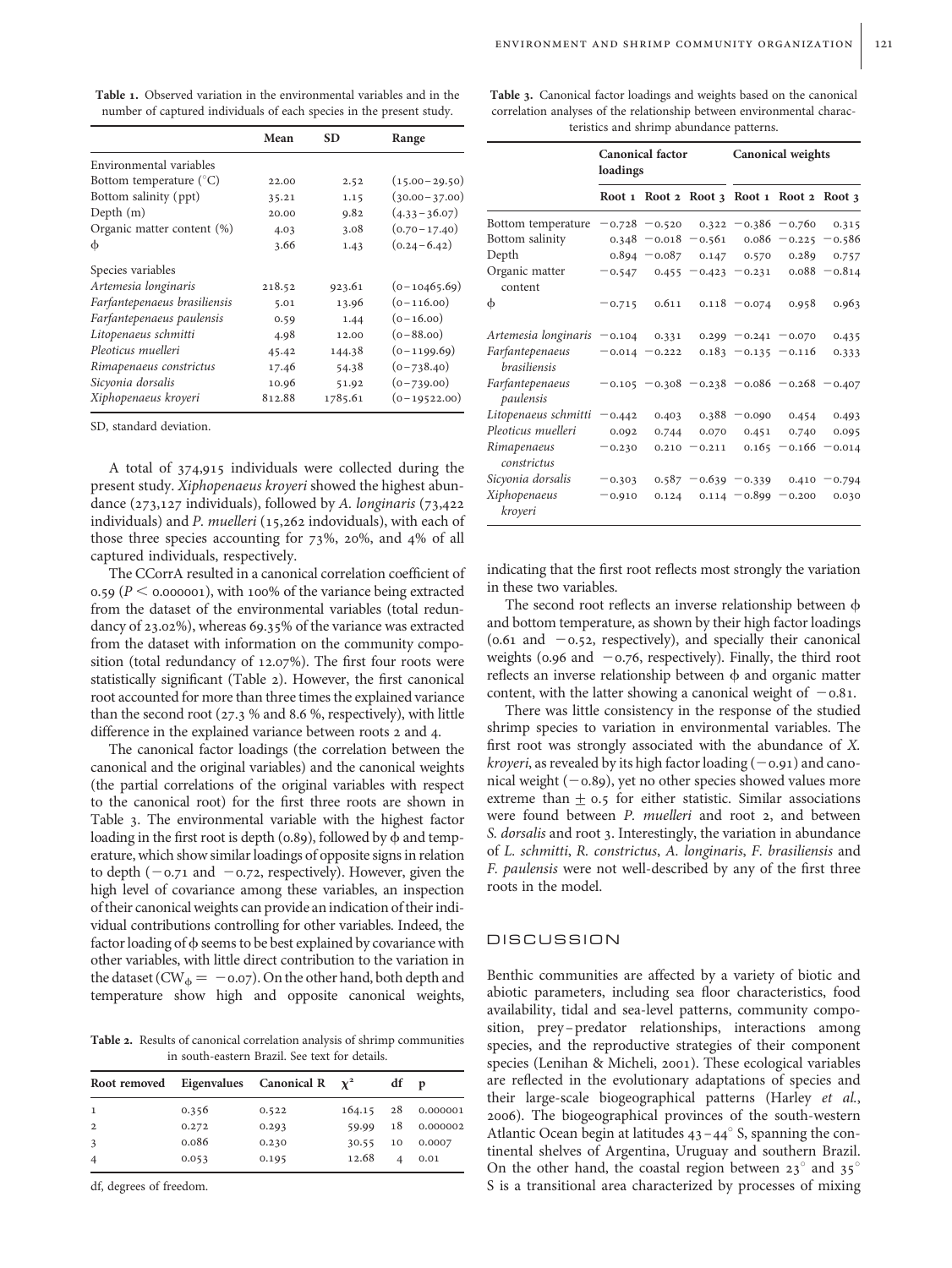and instability of the water masses, with presence of both eurythermal and euryhaline species (Boschi, 2000).

The south-eastern Brazilian coast is strongly affected by two water masses: the Coastal Water (CW) and Tropical Water (TW). The effects of these water masses are more pronounced during autumn and winter, when temperature and salinity levels increase to over  $21^{\circ}$ C and 35, respectively. Another water mass, the South Atlantic Central Water (SACW), intrudes throughout late spring and summer, causing decreases in temperature  $(<\sim 20^{\circ}C$ ) and bottom salinity  $( $35$ ). The incursion of the TW into the uppermost$ water layers and the dislocation of the CW towards the ocean during the autumn and winter cause vertical mixing and thus eliminate the existing seasonal thermocline, causing the SACW to recede towards the offshore region (Castro-Filho et al., 1987; Castilho et al., 2007a, b). The intrusion of the SACW causes considerable changes to the resident communities, either positive or negative. Some species show abundance peaks associated with the arrival of the SACW, as in the case of the crabs Portunus spinicarpus (Stimpson, 1871), Leurocyclus tuberculosus (Edwards & Lucas, 1843) and Stenocionops spinosissima (Saussure, 1857). Therefore, the south – south-east shelf represents an area of intense faunistic transition, including species ranging from tropical to subantarctic (Boschi, 2000).

In addition to corroborating the scenario described above, our results indicate that variation in the abundance of X. kroyeri and P. muelleri was influenced by variation in temperature. The influence of the SACW (cold waters  $= 15^{\circ}$ C) for X. kroyeri is responsible for a decrease in the number of collected individuals. Similar results were found by Fransozo et al.  $(2002)$ , Castro et al.  $(2005)$  and Costa et al.  $(2007)$ , suggesting that temperatures below  $21^{\circ}$ C may be limiting for this species. The inverse relationship of abundance and temperature was verified to P. muelleri, which together with A. longinaris, can be considered as indicator species of the inbound cold water (Boschi, 1969, 1989; Gavio & Boschi, 2004; Fransozo et al., 2004; Costa et al., 2004, 2005). Although both species migrate to the south-western shore of Brazil during the intrusions of the SACW, the present study found little association between temperature and the abundance of A. longinaris. These results corroborate the hypothesis of Costa et al. (2005) that A. longinaris can cope with more pronounced thermal oscillations and migrates farther north along the Brazilian coast than P. muelleri.

Several authors have suggested that the distribution of penaeoid shrimps is strongly modulated by the texture and the organic content of the substrate (Boschi, 1969; Dall et al., 1990; Nakagaki et al., 1995). However, those factors did not exert a consistent influence on the studied community as a whole. Although the second root indicated an inverse relationship between  $\phi$  and bottom temperature and the third root reflected an inverse relationship between  $\phi$  and organic matter content, most species showed weak loadings on those roots, except for P. muelleri and S. dorsalis on the first and second roots, respectively.

The abundance patterns of X. kroyeri and P. muelleri were strongly affected by water depth, but in different directions: X. kroyeri was observed in shallow waters, whereas P. muelleri was more characteristic of higher depths. A similar result was obtained by Costa (2002) in the Ubatuba region, where 95% of the captures of X. kroyeri were carried out in inshore waters (depth  $\leq$ 15 m). Also, Costa *et al.* (2004) observed a positive

association between the abundance of P. muelleri and water depth in the Ubatuba region, with most captures occurring at depths greater than 9 m. According to Castro-Filho et al. (1987), CW can affect shallow waters up to 25 m in depth. In this water mass, salinity is always below 36 and temperature above  $20^{\circ}$ C. Also, the SACW can lead to a temperature decrease in deeper areas, occasionally reaching more coastal grounds. Thus, the inverse abundance variation for depth of these species might reflect bathymetric variation in temperature, a clear example of distinct behavioural differences of species of different origins, either tropical (X. kroyeri) or subantarctic (P. *muelleri*). Thus, depth and temperature were among the main factors underlying the abundance patterns of X. kroyeri and P. muelleri in the period and regions studied.

Two hypotheses are proposed to explain the low association between the remaining environmental factors and the abundance patterns of the studied species. First, it is possible that the amplitude of the variation in the environmental conditions was not sufficient to allow for their effects to be apparent. One such condition is salinity, given that the samples were only conducted in the marine environment. For instance, Gunter et al. (1964) showed a significant influence of salinity on shrimp abundance patterns in southern Texas by sampling salinity levels from 5 to 35. Alternatively, a general description of how shrimp abundance responds to environmental changes might not be realistic because each shrimp species may in fact display its own idiosyncratic environmental preferences and constraints.

Alternatively, variation in the abundance patterns of the studied species might result from the influence of other biotic and abiotic factors that were not considered in the present study, such as intraspecific migration patterns. According to Dall et al. (1990), juvenile and subadult shrimps of the species F. brasiliensis, F. paulensis and L. schmitti are most commonly found in inshore regions such as bays until they reach gonadal maturity, when they migrate to offshore regions during the breeding and spawning periods. It is important to note that, according to Chagas-Soares et al. (1995), the south littoral of São Paulo state (Cananéia region) is a rich nursery ground for the shrimp L. schmitti and Farfantepenaeus spp. Costa (2002) suggested that subadults of L. schmitti captured in Ubatuba had in fact immigrated from another region, such as Cananéia. Therefore, the variation in abundance of those species might at times be related to the physiological demands associated with their reproductive behaviour, such as the migration of adults for copulation and spawning, rather than to environmental factors responsible for the permancence of those species in the studied shores.

Penaeid shrimp in south-eastern Brazil also seem to adjust their reproductive phenology to variation in phytoplankton, particularly the increase in their abundance during the spring and summer resulting from the upwelling of the SACW (Costa & Fransozo, 2004; Castilho et al., 2007a, b). In addition, the shrimp communities in the present study include both tropical and subantartic species (Boschi, 2000), which might display idiosyncratic responses to environmental factors and food availability. Future studies on habitat selection, focusing specifically on the spawning sites and the patterns of juvenile recruitment on the northern coast of São Paulo, are specially relevant to clarify the presented hypothesis on the relationship between environmental variation and the abundance of the studied species.